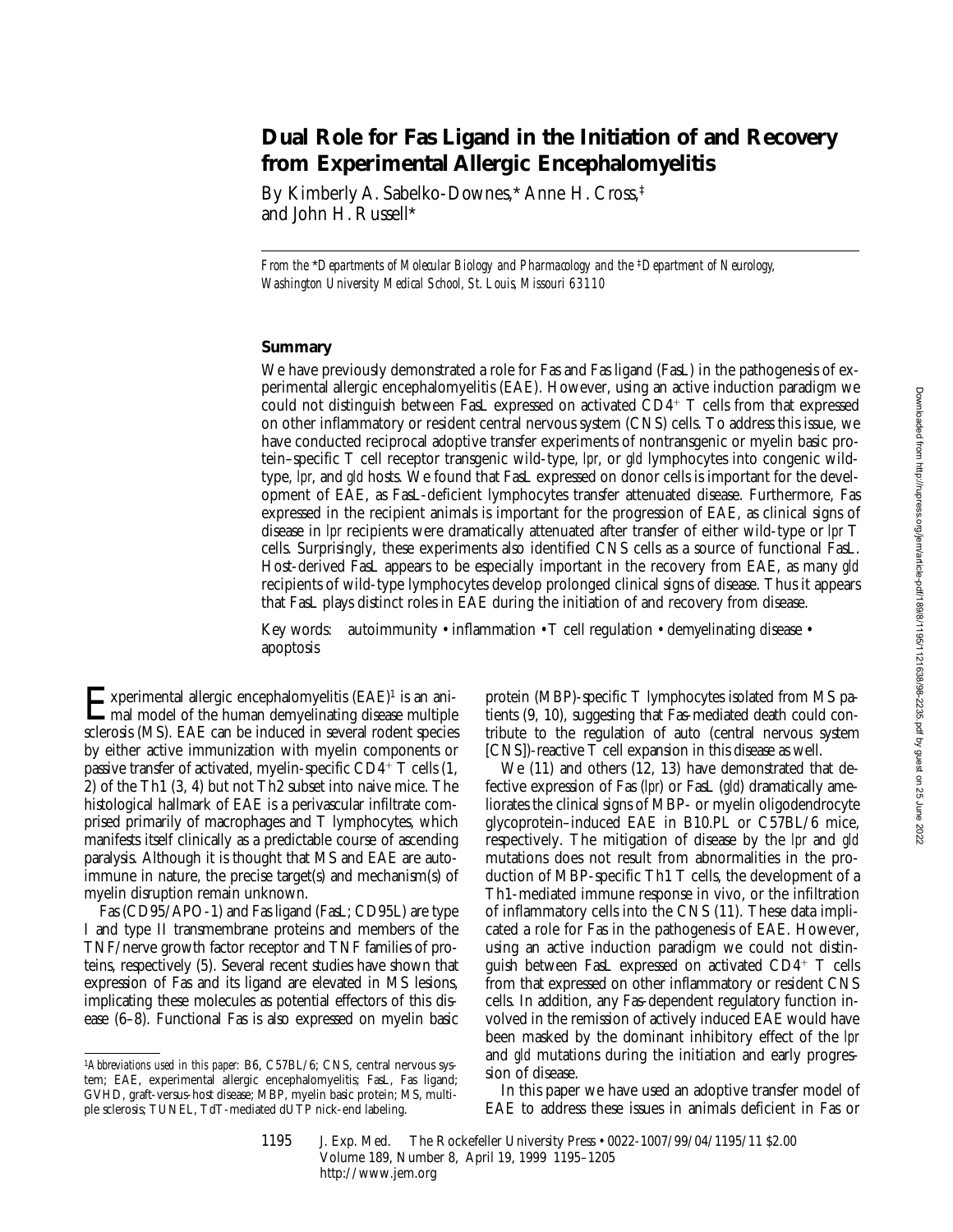FasL. The data indicate that Fas expression in the host contributes to the pathogenesis of EAE. Furthermore, these data indicate that FasL is playing a dual role as an effector and as a regulator of disease via its interactions with Fas expressed on CNS elements and on infiltrating T lymphocytes, respectively.

#### **Materials and Methods**

*Antigens and Animals.* MBP was prepared from guinea pig spinal cords (Keystone Biologicals) as previously described (14). C57BL/6 (B6, H-2b), B6Smn.MRL-*Faslpr* (B6.*lpr*, H-2b), B6Smn.C3H-*Faslgld* (B6.*gld*, H-2b), and B10.PL (H-2u) mice were obtained from The Jackson Laboratory or produced in our own breeding colony from breeding stock obtained from The Jackson Laboratory. The congenic B10.PL.*Faslpr* and B10.PL.*Faslgld* mice were produced in our facility by backcrossing the mutations from the C57BL/6 background (B6.*lpr* or B6.*gld*) onto B10.PL for six generations. Because C57BL/10 and C57BL/6 are closely related substrains (15, 16) and neither mutation is linked to the MHC locus (MHC  $=$ chromosome 17,  $lp =$  chromosome 19,  $l =$  chromosome 1), transfer of the mutations from congenic C57BL/6 animals to C57BL/10.PL produces essentially congenic mutations on the B10.PL background. Mutant animals backcrossed one to six generations have behaved similarly in our active induction experiments (i.e., developed ameliorated clinical signs of EAE compared with B10.PL mice), indicating that the B10.PL.*Faslpr* and B10.PL.*Faslgld* mice are essentially congenic with B10.PL animals. MBP-specific TCR transgenic mice on a B10.PL background (H-2u; MBP-1; provided by Hugh McDevitt, Stanford University, CA) (17) were crossed with B10.PL.*Faslpr* and B10.PL.*Faslgld* animals to produce MBP-specific TCR transgenic mice homozygous for the *lpr* or *gld* allele. Animals were screened for the MBP-specific TCR transgene by dual labeling PBLs with 10  $\mu$ g/ml FITC-conjugated anti-CD4 (H129.19; PharMingen) and biotinylated anti-V $\beta$ 8.1,8.2 (MR5-2; PharMingen). PE-conjugated streptavidin (Southern Biotechnology Associates) was used as secondary reagent. Unless indicated otherwise, all experiments were begun with animals that were 6–8 wk of age and, in most instances, were completed before they had reached 12 wk of age. Animals were housed under specific pathogen–free conditions at the Washington University School of Medicine facility according to Association for Assessment and Accreditation of Laboratory Animal Care guidelines.

*Adoptive Transfer of EAE.* Draining lymph nodes and spleens were removed from donor mice 10–12 d after subcutaneous immunization with 400 mg gpMBP and 60 mg *Mycobacterium tuberculosis* (H37RA; Difco Labs.) in IFA (Calbiochem). Single cell suspensions were treated with red blood cell lysis buffer (Sigma Chemical Co.) and washed, and  $4-5 \times 10^6$  cells/ml were cultured with 20-25  $\mu$ g/ml gpMBP in 6-well plates for 4 d. On day 4, cells were harvested and resuspended in HBSS.  $5-8 \times 10^7$ viable cells were injected intravenously into 8-wk-old recipients (H-2u) that had been sublethally irradiated (350 rads) 3–6 h previously. Recipient mice were also administered 200 ng pertussis toxin (List Biologicals) intravenously on days 0, 3, and 7. Cells isolated from donor mice immunized with CFA alone were not viable after 4 d in culture with gpMBP and therefore were not transferred. Instead, control mice were sublethally irradiated and administered all three doses of pertussis toxin. For the transfer of MBP-specific TCR transgenic cells, lymph nodes and spleens were removed from transgenic mice and single cell suspensions were depleted of red blood cells and cultured for 2 d in 50 ml of

medium containing 10  $\mu$ g/ml gpMBP in a T75 flask. On the second day, one-half of the medium was removed, replaced with fresh medium plus antigen, and incubated for an additional 2 d. Cells were harvested and resuspended in HBSS. 107 viable cells were injected intravenously into 6-8 wk old recipients (H-2u) that had been sublethally irradiated (450R) 3-6 h previously. Pertussis toxin was not administered. Clinical signs of disease were monitored daily and were graded as follows: 0, normal; 0.5, partial loss of tail tonicity, assessed by inability to curl distal end of tail; 1, complete loss of tail tonicity; 2, mild to moderate hindlimb weakness or ataxia; 3, partial hindlimb paralysis; 4, complete hindlimb paralysis; 5, moribund. Moribund animals were killed. Aliquots of the cells transferred were stained with  $10 \mu g/ml$  FITC-conjugated anti-CD4, anti-Lyt-2 (Becton Dickinson) or anti-CD19 (1D3; PharMingen), purified anti-CD11b (M1/70; PharMingen), and/ or biotinylated anti-V $\beta$ 8.1, 8.2. FITC-conjugated goat anti-rat (1:40), and PE-conjugated streptavidin (1:300) were used as secondary reagents (Southern Biotechnology Associates).

*Histological Analysis.* CNS tissues removed from mice perfused with buffered 2.5% glutaraldehyde were postfixed in 1% osmium tetroxide (Electron Microscopy Sciences), dehydrated through graded alcohols and embedded in EMBED 812 (EMS) as previously described (18). 1  $\mu$ m sections taken from each level of the CNS (optic nerves, cerebrum, cerebellum, brainstem, and cervical, thoracic, lumbar, and sacral spinal cord regions) were placed on glass slides, stained with toluidine blue, and assessed blindly using a published scoring system from 0 to 5 for inflammation, demyelination, and axonal necrosis (19).

*Adoptive Transfer of B6 anti-B10.PL Cells.* Splenocytes from B6 mice were cultured for 5 d with an equal number of irradiated B10.PL splenocytes in 50 ml of medium in a T75 flask ( $\sim$ 3–6  $\times$ 108 B6 splenocytes/flask). On day 5, viable cells were recovered by Ficoll-Histopaque-1077 (Sigma Chemical Co.) density centrifugation, washed twice, and resuspended in HBSS.  $5 \times 10^7$  viable cells were injected intravenously into 8-wk-old B10.PL or B10.PL.*Faslpr* recipients that had been sublethally irradiated (350 rads) 3–6 h previously. Control mice were sublethally irradiated, but were not given B6 anti-B10.PL cells. On days 1, 3, and 5 after transfer, control and injected animals were killed for analysis. Tissue samples from spleen, liver, lung, and small intestine were removed from mice and embedded in OCT (Miles, Inc.) for immunohistochemical analysis.

*Immunohistochemistry.* 9- $\mu$ M frozen sections were placed on Superfrost Plus slides (Fisher Scientific Co.) and fixed in acetone for 10 min. Sections were stained with the appropriate Vectastain ABC-Elite kit (Vector Labs, Inc.) according to the manufacturer's instructions. In brief, sections were blocked with normal serum for 30 min and then incubated with primary antibody at 48C overnight. Sections were washed twice and endogenous peroxidase activity was blocked with 0.3% hydrogen peroxide in methanol for 30 min. Slides were then incubated with diluted ABC reagent for 30 min. Peroxidase reaction was developed using the VIP Vectastain substrate kit. Antibodies and dilutions used were biotinylated anti- $K<sup>b</sup>$  (1:50; PharMingen) and biotinylated anti- $L<sup>d</sup>$  (30-5-7) (1:100; provided by Dr. Ted Hansen, Washington University, St. Louis, MO).

*TUNEL Assay and Fluorescent Immunolabeling.* Mice were anesthetized with methoxyfluorane and perfused with saline. CNS tissues were removed and embedded in OCT.  $9-\mu M$  frozen sections were placed on Superfrost Plus slides, fixed in 1% paraformaldehyde for 5 min, and permeabilized in 100% ethanol for 5 min. TUNEL (TdT-mediated dUTP nick-end labeling) staining was conducted using a modification of a previously published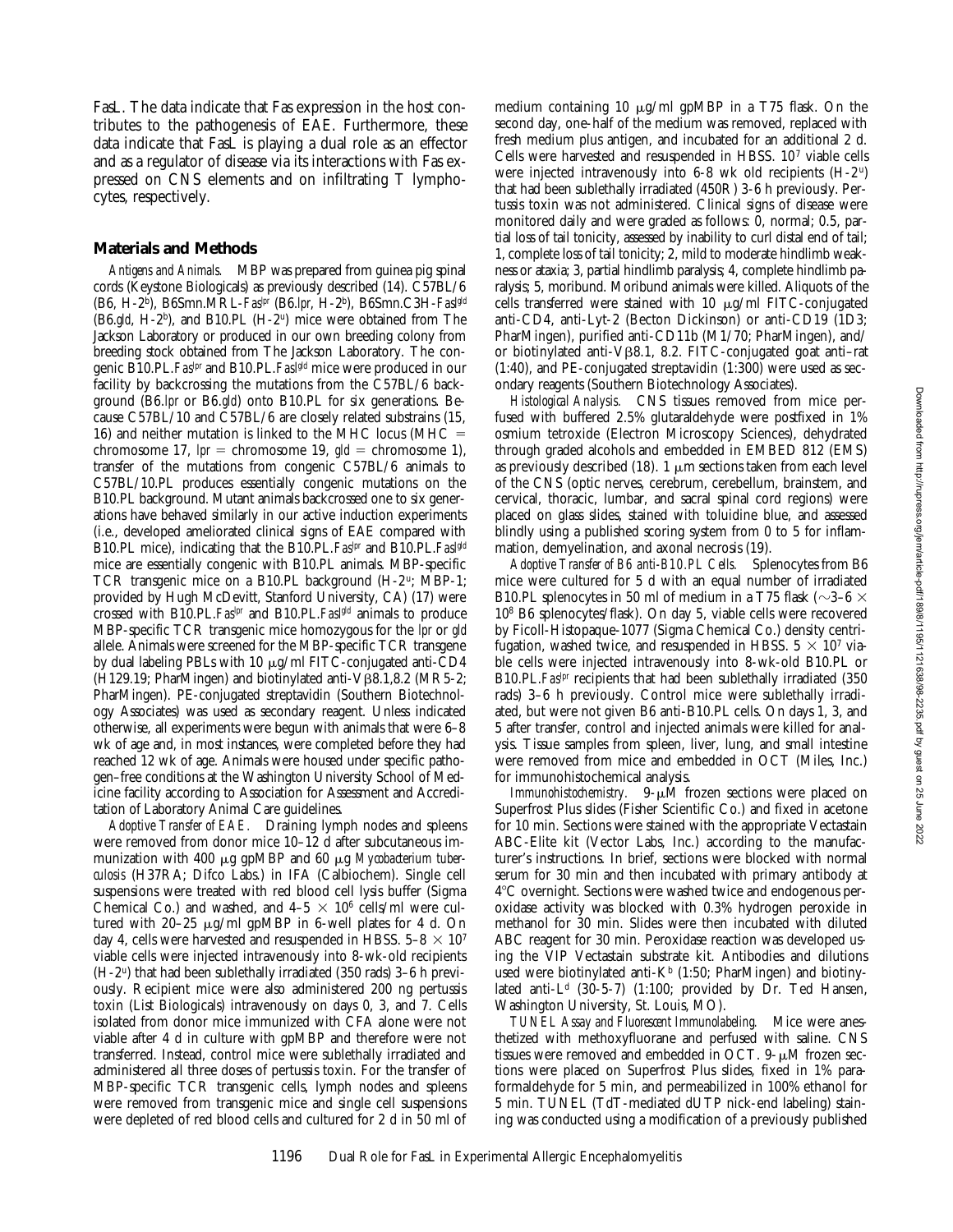н.

protocol (20). In brief, slides were incubated with  $0.3$  U/ $\mu$ l terminal transferase (Boehringer Mannheim) and Cy3-labeled dUTP (Amersham Pharmacia Biotech) in TdT buffer (30 mM Tris HCl, pH 7.3, 140 mM sodium cacodylate, and 1 mM cobalt chloride) at  $37^{\circ}$ C for 1 h. The reaction was terminated in buffer containing 300 mM sodium chloride and 30 mM sodium citrate. After washing in PBS, sections were blocked with normal rabbit serum for 30 min and then incubated with either anti-CD4 (GK1.5; 1:1,000; Becton Dickinson) or anti-CD11b (M1/70; 1:10,000; PharMingen) at  $4^{\circ}$ C overnight. Slides were washed twice and incubated with biotinylated rabbit anti–rat secondary antibody (1:200; Vector Labs) for 30 min. Endogenous peroxidase activity was blocked with 1% hydrogen peroxide in methanol for 30 min. Slides were then processed using the tyramide signal amplification (TSA)-direct kit (NEN Life Sciences) according to the manufacturer's instructions, counterstained with Hoechst 33258 (Polysciences, Inc.) and mounted in Fluoromount-G (Southern Biotechnology Associates). TUNEL<sup>+</sup> cells,  $CD4$ <sup>+</sup> or  $CD11b$ <sup>+</sup> cells, and double-labeled cells were counted in two to four inflammatory lesions per mouse using two coded slides per lesion. For some experiments, "nests" of  $>10$  immediately adjacent CD4+ cells were counted in four to five representative lower spinal cord cross-sections per mouse.

#### **Results**

We (11) and others (12, 13) have previously shown that both the *lpr* and *gld* mutations ameliorate the clinical signs of EAE actively induced in  $H-2^u$  or  $H-2^b$  mice by immunization with MBP or myelin oligodendrocyte glycoprotein, respectively. We have also demonstrated that these mutations do not affect the production of MBP-specific Th1 T cells, the development of a Th1-mediated immune response in vivo, or the infiltration of inflammatory cells into the CNS (11). These data indicated that Fas and its ligand are important for the progression of clinical signs of EAE. We hypothesized that  $Fast<sup>+</sup>$  myelin-reactive lymphocytes contributed to the pathogenesis of EAE by lysing Fasexpressing targets in the CNS. However, our active induction experiments could not distinguish FasL expressed on activated, myelin-specific  $CD4+T$  cells from that expressed on other inflammatory or resident CNS cells. Furthermore, because the mitigation of EAE was the dominant effect of the *lpr* and *gld* mutations, we were unable to determine whether a Fas-mediated lytic interaction might also be contributing to the recovery from actively induced disease.

Therefore, to further examine the role of Fas and its ligand in EAE, we conducted adoptive transfer experiments of myelin-reactive wild-type, *lpr*, or *gld* lymphocytes into congenic wild-type, *lpr*, and *gld* hosts (H-2u). In our initial experiments, conventional (polyclonal) MBP-specific lymphocytes isolated from primed animals and cultured in MBP for 4 d were used as donor cells. Both MBP-specific cells and pertussis toxin were required for recipient animals to develop EAE. To complete the reciprocal transfers, it was necessary to introduce the mutations (especially *lpr*) onto an MBP-specific TCR transgenic mouse. TCR transgenic wild-type, *lpr*, and *gld* cells from unimmunized mice responded equally well to in vitro stimulation with MBP,

and more vigorously compared with the nontransgenic cells (data not shown). These cultures contained 62–78%  $CD4^+$  and  $2-5\%$   $CD8^+$  T lymphocytes, 12-18% B cells, and  $<$ 5% macrophages.

# *Fas-mediated Lysis Is Important in the Initiation/Early Progression of EAE*

*Host-derived Fas Contributes to the Pathogenesis of EAE.* In our initial experiments, conventional MBP-specific wild-type (B10.PL) cells were adoptively transferred into congenic wild-type, *lpr*, and *gld* hosts (Fig. 1 and Table I). Clinical signs of disease consistently appeared 20–30 d after transfer in recipients of all three genotypes. 88% of the wild-type animals developed clinical signs of EAE, with a peak disease severity corresponding to partial hindlimb paralysis  $(3.0 \pm 0.91; \text{median} = 3)$ . On the other hand, *lpr* recipients were quite resistant to the development of EAE, with only 12% of the animals exhibiting clinical disease. The two *lpr* mice that did develop clinical signs of EAE developed very mild disease corresponding to tail paralysis (grades 1 and 2;  $P = 0.032$  versus wild-type). These data are consistent with our previous study in which the *lpr* mutation mitigated the development of actively induced EAE. In contrast to our previous study using an active induction paradigm, *gld* recipients of adoptively transferred wild-type lymphocytes were overall highly susceptible to disease, with an incidence of 75% and a mean peak disease severity similar to that observed in wild-type recipients  $(3.0 \pm 1.1)$ ; median  $= 2.25$ ). However, unlike in the wild-type recipients, in which all animals developing clinical signs of EAE progressed to clinical scores of 2–4, the severity of EAE in *gld* animals was highly variable. Some (9 out of 28) *gld* recipients developed only mild clinical signs of EAE (grade 0–1.5), similar to that observed in the *lpr* recipients. How-



5

Figure 1. Peak clinical scores of EAE adoptively transferred with wildtype lymphocytes vary with recipient genotype.  $5-8 \times 10^7$  conventional (i.e., nontransgenic) wild-type lymphocytes were injected intravenously into sublethally irradiated (350 rads) B10.PL (WT) or congenic *lpr* and *gld* recipients along with 200 ng pertussis toxin. Animals were given two additional injections of pertussis toxin on days 3 and 7. Clinical signs were monitored daily and graded on a scale from 0 to 5 as described in Materials and Methods. Data were pooled from four experiments.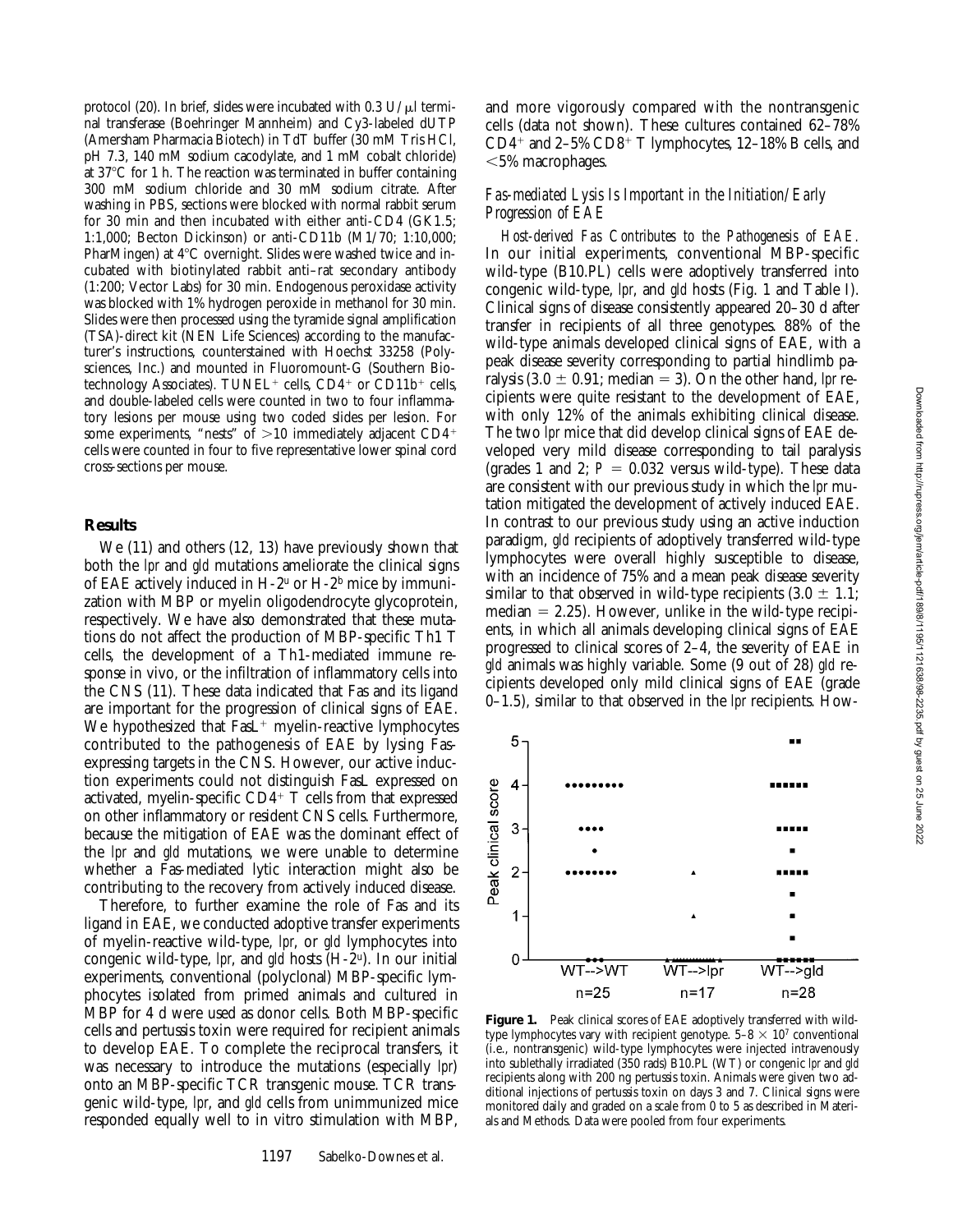| Recipient genotype     | <b>Incidence</b><br>of clinical<br>signs $(\%)$ | Mean peak<br>clinical<br>score          | Mean peak<br>disease<br>severity |
|------------------------|-------------------------------------------------|-----------------------------------------|----------------------------------|
| Wild-type donor cells  |                                                 |                                         |                                  |
| <b>B10.PL</b>          | 22/25(88)                                       | $2.3 \pm 1.5$                           | $3.0 \pm 0.91$                   |
| lpr/lpr                |                                                 | $2/17(12)$ 0.16 $\pm$ 0.50 <sup>‡</sup> | $1.5 \pm 0.71^{\ddagger}$        |
| gld/gld                | 21/28(75)                                       | $2.0 \pm 1.7$                           | $3.0 \pm 1.1$                    |
| <i>gld</i> donor cells |                                                 |                                         |                                  |
| <b>B10.PL</b>          | 4/18(22)                                        | $0.36 \pm 0.72$ <sup>§</sup>            | $1.6 \pm 0.48$ <sup>§</sup>      |
| lpr/lpr                | 0/11(0)                                         | 0                                       | ΝA                               |
| gld/gld                | 4/15(27)                                        | $0.90 \pm 1.6$                          | $3.4 \pm 0.75$ <sup>1</sup>      |

\*5–8  $\times$  10<sup>7</sup> wild-type or *gld* lymphocytes were injected intravenously into sublethally irradiated (350 rads) B10.PL or congenic *lpr* and *gld* recipients along with 200 ng pertussis toxin. Animals were given two additional injections of pertussis toxin on days 3 and 7. Clinical signs were monitored daily and graded on a scale from 0 to 5 as described in Materials and Methods. Data were pooled from two (*gld* donors) or four (wild-type donors) experiments.

<sup>‡</sup>Mean peak clinical score,  $P = 4.81 \times 10^{-7}$ ; mean peak disease severity (only includes animals with grade 1 or higher),  $P = 0.032$  (versus B10.PL).

<sup>§</sup>Mean peak clinical score,  $P = 9.24 \times 10^{-6}$ ; mean peak disease sever-

ity  $P = 0.0066$  (versus B10.PL recipients of wild-type cells).

 $\mathbb{I}P = 0.038$  versus *gld/gld* recipients of wild-type cells.  ${}^{9}P = 0.0077$  versus B10.PL.

ever, most (17 out of 28) *gld* recipients exhibited clinical scores of grades 2 to 4, and two mice progressed to the most severe stage of disease (grade 5).

The adoptive transfer of MBP-specific TCR transgenic wild-type lymphocytes into wild-type and congenic *lpr* and *gld* hosts confirmed the results obtained when conventional wild-type lymphocytes were transferred (Fig. 2 A and Table II). *lpr* recipients were resistant to the development of clinical signs of EAE transferred by transgenic wild-type cells. In contrast, all of the wild-type and *gld* animals developed clinical signs of EAE  $\sim$ 2 wk after cell transfer, with peak clinical scores corresponding to moderate hindlimb weakness (wild-type,  $2.1 \pm 0.97$ , median = 2; *gld*,  $2.4 \pm$ 0.78, median  $= 2$ ). Thus, the adoptive transfers of myelinreactive wild-type T cells demonstrate that Fas expressed within the host (presumably in the CNS) plays an important role in the pathogenesis of EAE.

*Adoptively Transferred Lymphocytes Are Not Eliminated in lpr Recipients.* Having established that *lpr* recipients develop only mild clinical signs of adoptively transferred EAE, we asked whether this amelioration of disease was actually due to a paucity of  $Fast$  targets in the CNS, or if it was simply because the *lpr* host lymphocytes, which are reported to express elevated levels of FasL (21), were eliminating the activated,  $Fast<sup>+</sup>$  lymphocytes we transferred. We were unable to unequivocally identify the donor lymphocytes in adoptive transfer experiments described above.



Figure 2. Reciprocal adoptive transfers of MBP-specific TCR transgenic wild-type, *lpr*, or *gld* lymphocytes into B10.PL or congenic *lpr* and *gld* mice. 107 activated, transgenic wild-type (A), *lpr* (B), or *gld* (C) lymphocytes were injected intravenously into sublethally irradiated (450 rads) B10.PL or congenic *lpr* and *gld* recipients. Clinical signs were monitored daily and graded on a scale from 0 to 5 as described in Materials and Methods. Data were pooled from two separate experiments for each type of donor cell.

Therefore,  $5 \times 10^7$  B6 anti-B10.PL cells (H-2b) from a 5-d MLR were injected into sublethally irradiated wild-type or *lpr* hosts (H-2u). Spleens were removed at various days after transfer and stained for  $L^d$ , a marker of the H-2<sup>u</sup> haplotype, and  $K^b$ , a marker of the donor cells. Fig. 3 shows spleen sections removed from wild-type and *lpr* mice 3 d after transfer. Comparable numbers of  $K^b$ -expressing cells were detected in the T cell zones, but not follicles, of both wildtype and *lpr* animals given donor cells. Spleens taken from wild-type and *lpr* animals that were irradiated but did not receive  $K^b$ -expressing cells showed staining for  $L^d$ , but not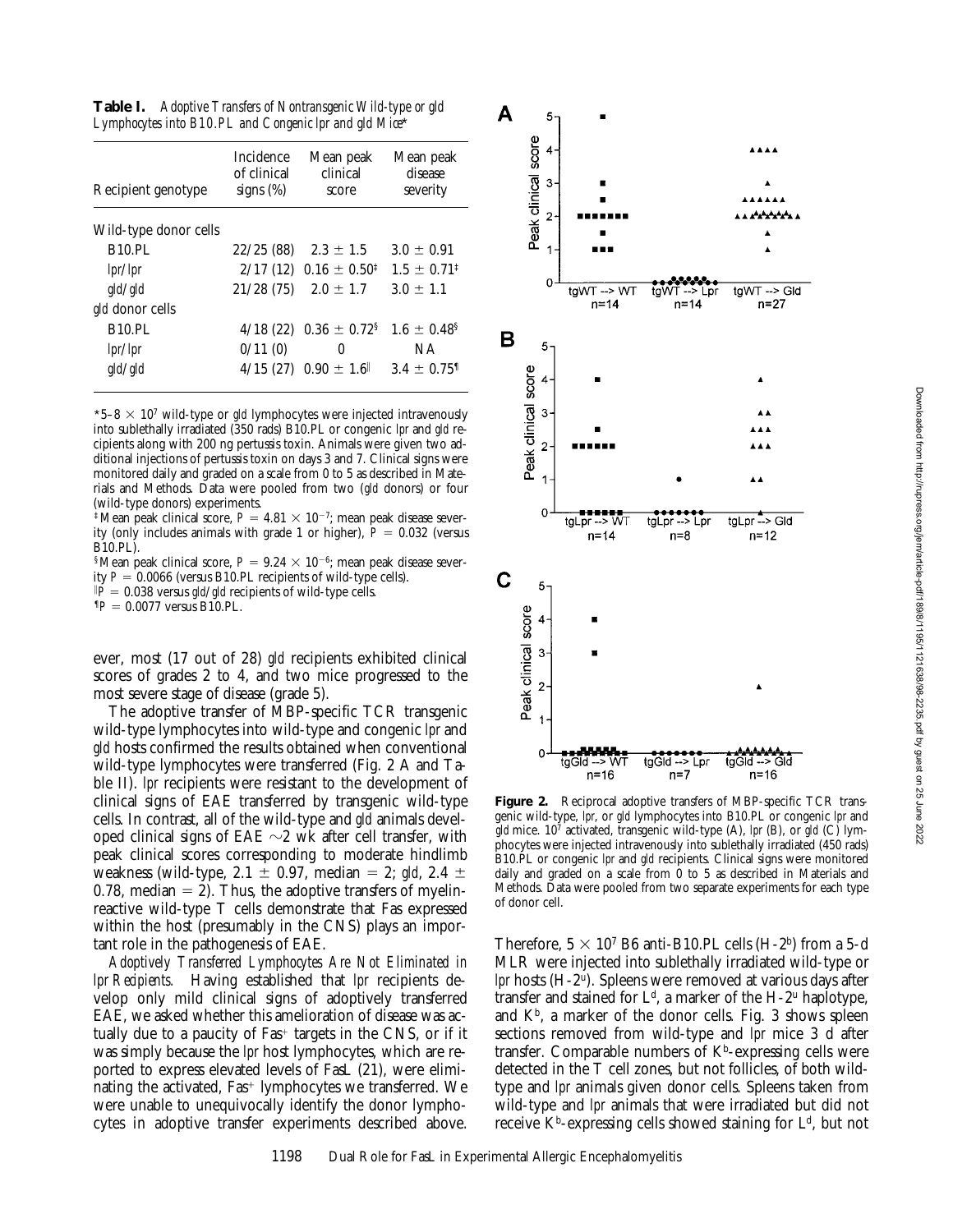**Table II.** *Adoptive Transfers of MBP-specific TCR Transgenic Wild-type, lpr, or gld Lymphocytes in B10.PL and Congenic lpr and gld Mice*\*

| Recipient genotype    | Incidence<br>of clinical<br>signs $(\%)$ | Mean peak<br>clinical<br>score | Mean peak<br>disease<br>severity |
|-----------------------|------------------------------------------|--------------------------------|----------------------------------|
| Wild-type donor cells |                                          |                                |                                  |
| <b>B10.PL</b>         | 14/14 (100)                              | $2.1 \pm 0.97$                 | $2.1 \pm 0.97$                   |
| lpr/lpr               | 0/14(0)                                  | $0 \pm 0^{\ddagger}$           |                                  |
| gld/gld               | 27/27(100)                               | $2.4 \pm 0.78$                 | $2.4 \pm 0.78$                   |
| lpr donor cells       |                                          |                                |                                  |
| <b>B10.PL</b>         | 8/14(57)                                 | $1.3 \pm 1.3$                  | $2.3 \pm 0.70$                   |
| lpr/lpr               | 1/8(12)                                  | $0.12 \pm 0.35$ <sup>§</sup>   | 1                                |
| gld/gld               | 11/12(92)                                | $2.1 \pm 1.1$                  | $2.3 \pm 0.87$                   |
| gld donor cells       |                                          |                                |                                  |
| <b>B10.PL</b>         | 2/16(12)                                 | $0.44 \pm 1.2$                 | $3.5 \pm 0.71$                   |
| lpr/lpr               | 0/7(0)                                   | $0\pm 0$                       |                                  |
| gld/gld               | 1/16(6)                                  | $0.13 \pm 0.521$               | $\overline{c}$                   |

\*107 activated, transgenic wild-type, *lpr*, or *gld* lymphocytes were injected intravenously into sublethally irradiated (450 rads) B10.PL or congenic *lpr* and *gld* recipients. Clinical signs were monitored daily and graded on a scale from 0 to 5 as described in Materials and Methods. Data were pooled from two separate experiments for each type of donor cell.

 ${}^{1}P = 9.4 \times 10^{-9}$  versus B10.PL.

 $$P = 0.020$  versus B10.PL.

 $P = 0.00023$  versus B10.PL recipients of transgenic wild-type cells.  $P = 4.2 \times 10^{-13}$  versus *gld/gld* recipients of wild-type cells.

 $K<sup>b</sup>$  (data not shown). 5 d after transfer, donor cells were reduced to a similar degree in spleens of both wild-type and *lpr* recipients compared with day 3 levels (data not shown).

*Lpr* recipients of conventional, nontransgenic lymphocytes were monitored for clinical signs of disease for the duration of each adoptive transfer experiment and therefore were not examined for histological signs of EAE. However, the fact that some *lpr* hosts did develop clinical signs of EAE suggests that the mutation does not preclude the infiltration of cells into the CNS. *Lpr* recipients of MBPspecific TCR transgenic wild-type lymphocytes (see below) were examined histologically at 9 and 17 d after cell transfer and found to have small infiltrates (grade 0.5–1) in the CNS (data not shown). This is consistent with our previous study in which we found Fas was not required for lymphocytes to infiltrate the CNS after active induction of EAE (11). These data indicate that the *lpr* hosts are not abnormally eliminating the adoptively transferred lymphocytes. Thus, the lack of EAE we have observed in *lpr* recipients is probably due to a role for host-derived Fas that is important for the progression of severe disease.

*Fas-deficient (lpr) MBP-specific TCR Transgenic Lymphocytes Transfer EAE to Wild-type and gld, but Not lpr Recipients.* The adoptive transfer of nontransgenic *lpr* lymphocytes led to the development of a lethal graft-versus-host disease



**Figure 3.** Adoptively transferred lymphocytes are not eliminated by *lpr* recipients. B10.PL (A) or B10.PL.*Faslpr* (B and C) mice were sublethally irradiated.  $5 \times 10^7$  B6 anti-B10.PL cells from a 5-d MLR were injected intravenously into some animals (A–C), with the remaining mice serving as negative controls (data not shown). On day 3 after transfer, spleens were removed and sections were stained for  $L<sup>d</sup>$  (C) and K<sup>b</sup> (A-B) to detect host tissue and donor cells, respectively. Peroxidase reaction was detected with VIP substrate, resulting in a pinkish/purple signal. No counterstain was used. Region shown in B corresponds to that in C. Original magnification:  $\times$ 131.

(GVHD) in many of the wild-type recipient animals before the onset of clinical signs of EAE (data not shown). We reasoned that skewing the T cell repertoire to a predominantly MBP-specific  $CD<sub>4</sub><sup>+</sup>$  T cell population would prevent the transfer of GVHD in our adoptive transfer experiments, and thus introduced the *lpr* mutation onto an MBP-specific TCR transgenic mouse. Wild-type and *gld* recipients of transgenic *lpr* lymphocytes did not develop GVHD, but did develop clinical signs of EAE  $\sim$ 2 wk after cell transfer. The incidence of clinical disease induced by *lpr* donor cells was lower (8 out of 14; 57%) than that induced by wild-type lymphocytes (14 out of 14; 100%) after transfer into wildtype recipients (Fig. 2 B and Table II). In those wild-type recipients of transgenic *lpr* cells that developed EAE, the peak disease severity corresponded to moderate hindlimb weakness  $(2.3 \pm 0.70; \text{ median} = 2)$ . *Gld* recipients were more susceptible than wild-type hosts to disease induced by transgenic *lpr* cells, with 92% developing clinical signs of EAE. The severity of EAE induced by the transfer of transgenic *lpr* cells into *gld* recipients was highly variable. The mean peak disease severity of *gld* recipients was  $2.3 \pm 0.87$  $(median = 2)$ .

We also examined the induction and progression of adoptively transferred EAE in the complete absence of Fas by transferring Fas-deficient (*lpr*) MBP-specific TCR transgenic lymphocytes into *lpr* mice (Fig. 2 B and Table II). The incidence of disease transferred by transgenic *lpr* donor cells into *lpr* recipients was greatly reduced compared with the incidence observed in wild-type and *gld* recipients, with only 12% (1 out of 8) of *lpr* recipient mice developing EAE of an average peak clinical score of  $0.12 \pm 0.35$  ( $P = 0.020$  versus wild-type;  $P = 7.96 \times 10^{-5}$  versus *gld*). The onset of disease in the one *lpr* recipient that developed clinical signs of EAE occurred 24 d after cell transfer, which was slightly delayed compared with disease onset in wild-type and *gld* recipients of wild-type or *lpr* lymphocytes, and disease was mild (grade 1). Thus, Fas-deficient transgenic *lpr* lymphocytes were able to transfer EAE into wild-type and *gld*, but not *lpr* recipients. Furthermore, the disease that developed after the transfer of *lpr* cells was similar in onset and severity to that observed when wild-type lymphocytes were transferred.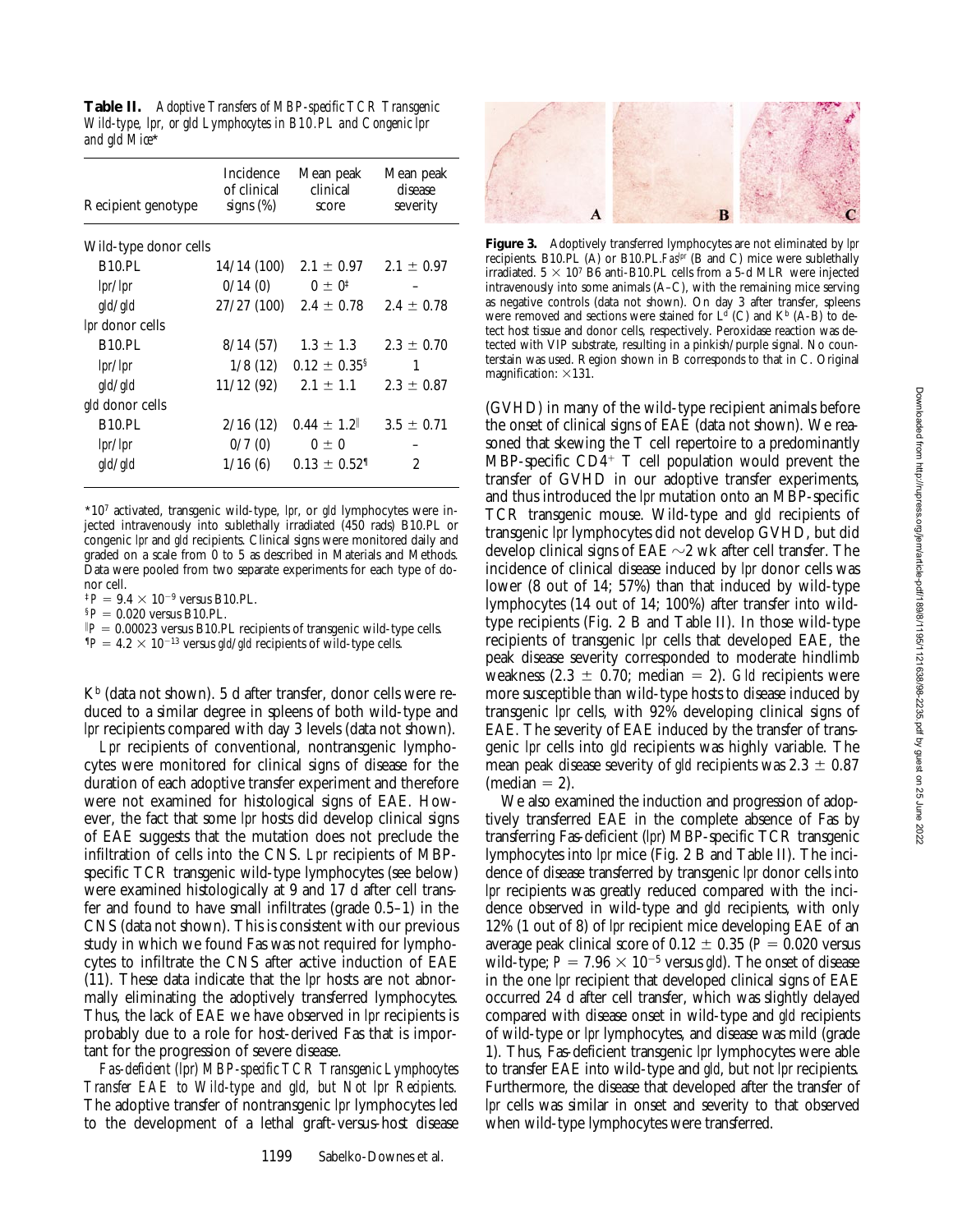In these experiments, the transgenic *lpr* lymphocytes transferred could not have been eliminated by  $Fast<sup>+</sup>$  cells in the *lpr* recipients. Therefore it is highly unlikely that the lack of EAE we have observed in the *lpr* recipient mice is due to rejection of the donor lymphocytes. Instead, these data demonstrate that Fas expressed by the recipient animals (presumably in the CNS) is an important determinant for the pathogenesis of EAE.

*FasL Expressed on Donor Lymphocytes Contributes to the Development of EAE.* To determine the relative role of FasL expressed by MBP-reactive T lymphocytes in the initiation of EAE, conventional MBP-specific lymphocytes from *gld* mice were adoptively transferred into congenic wild-type, *lpr*, and *gld* recipients. The incidence of disease transferred with MBP-reactive *gld* lymphocytes was rather low, with only 22% of wild-type and 27% of *gld* animals developing clinical signs of EAE (Table I). In the few wild-type and *gld* recipients that exhibited clinical signs of EAE, the peak disease severity corresponded to complete tail paralysis (grades 1, 1.5, 2, 2) and partial to complete hindlimb paralysis (grades 2.5, 3.5, 4, 4) for wild-type and *gld* recipients, respectively. None of the 11 *lpr* mice that received *gld* lymphocytes developed clinical signs of disease over the duration of the experiments. These data suggest that FasL expressed on the donor lymphocyte population is important for the initiation of the inflammatory cascade of events leading to development of EAE. The apparent exacerbation of clinical disease in the four *gld* recipients may reflect an inability of those animals to control the expansion of inflammatory cells (see below) that have initiated the disease, presumably through a Fas/FasL-independent mechanism.

Similar results were obtained when MBP-specific TCR transgenic *gld* lymphocytes were transferred into wild-type B10.PL and congenic *lpr* and *gld* hosts (Fig. 2 C and Table II). None of the seven *lpr* recipients developed clinical signs of EAE. The onset of disease in wild-type and *gld* recipients of transgenic *gld* lymphocytes was slightly delayed (20  $\pm$  6), but did not statistically differ from that seen in animals receiving FasL-expressing cells. The incidence of disease transferred with *gld* lymphocytes was low compared with that transferred by transgenic wild-type lymphocytes. Only 12% of wild-type and 6% of *gld* hosts developed EAE with average peak clinical scores of  $0.44 \pm 1.2$  and  $0.13 \pm 0.52$ , respectively. Thus, the adoptive transfer of MBP-specific TCR transgenic *gld* T cells further substantiates our conclusion that FasL expressed on donor lymphocytes is important for the initiation and/or progression of EAE.

# *Fas-dependent Lysis Is also Involved in the Remission of EAE*

*Host-derived FasL Is Important in Recovery from EAE.* While analyzing the results from the transfer of conventional wild-type lymphocytes into the various hosts, we noticed that the duration of the clinical signs of EAE after the onset of disease varied by genotype of the recipient. Wild-type recipients recovered from the acute phase of EAE, regardless of the severity of disease that had developed, with most entering complete remission within 30 d of the onset of clinical signs (average  $= 26 \pm 12$  d) (Figs. 4 A and 5 A). *Lpr* recipients also recovered from acute EAE, although the duration of disease (average  $= 5 \pm 3$  d) was much shorter compared with that of wild-type recipients and correlated with their mild disease severity rather than their genotype (Fig. 4 C and data not shown). Surprisingly, *gld* recipients fell into two groups (Figs. 4 B and 5 B). Those *gld* mice that developed mild disease (grade  $\leq$  2) were able to rapidly recover from the acute phase of EAE (average  $= 20 \pm 13$  d compared with  $31 \pm 13$  d for wildtype recipients [grade  $\leq$  2]). In contrast, all *gld* recipients that reached a clinical score greater than grade 2 developed a more chronic disease, exhibiting clinical signs of EAE for well over 35 d (average =  $50 \pm 14$  d compared with 22  $\pm$ 11 d for wild-type recipients greater than grade 2;  $P = 2.4 \times$  $10^{-5}$ ). These data suggest that there is a source of FasL in the recipient that is lacking in the *gld* mice and is important in the recovery from severe disease.

A relationship between the severity of disease and duration of clinical signs of EAE in *gld* recipients similar to that observed after transfer of conventional wild-type donor



**Figure 4.** Daily clinical scores of EAE for wild-type, *lpr*, and *gld* recipients of nontransgenic wild-type lymphocytes. EAE was induced as described in Fig. 1. The daily clinical scores for representative wild-type (A), *lpr* (C), and *gld* (B) recipient mice are shown. Animals represented with open symbols were killed 23 or 68 d after transfer (arrows) for histological analyses shown in Fig. 6.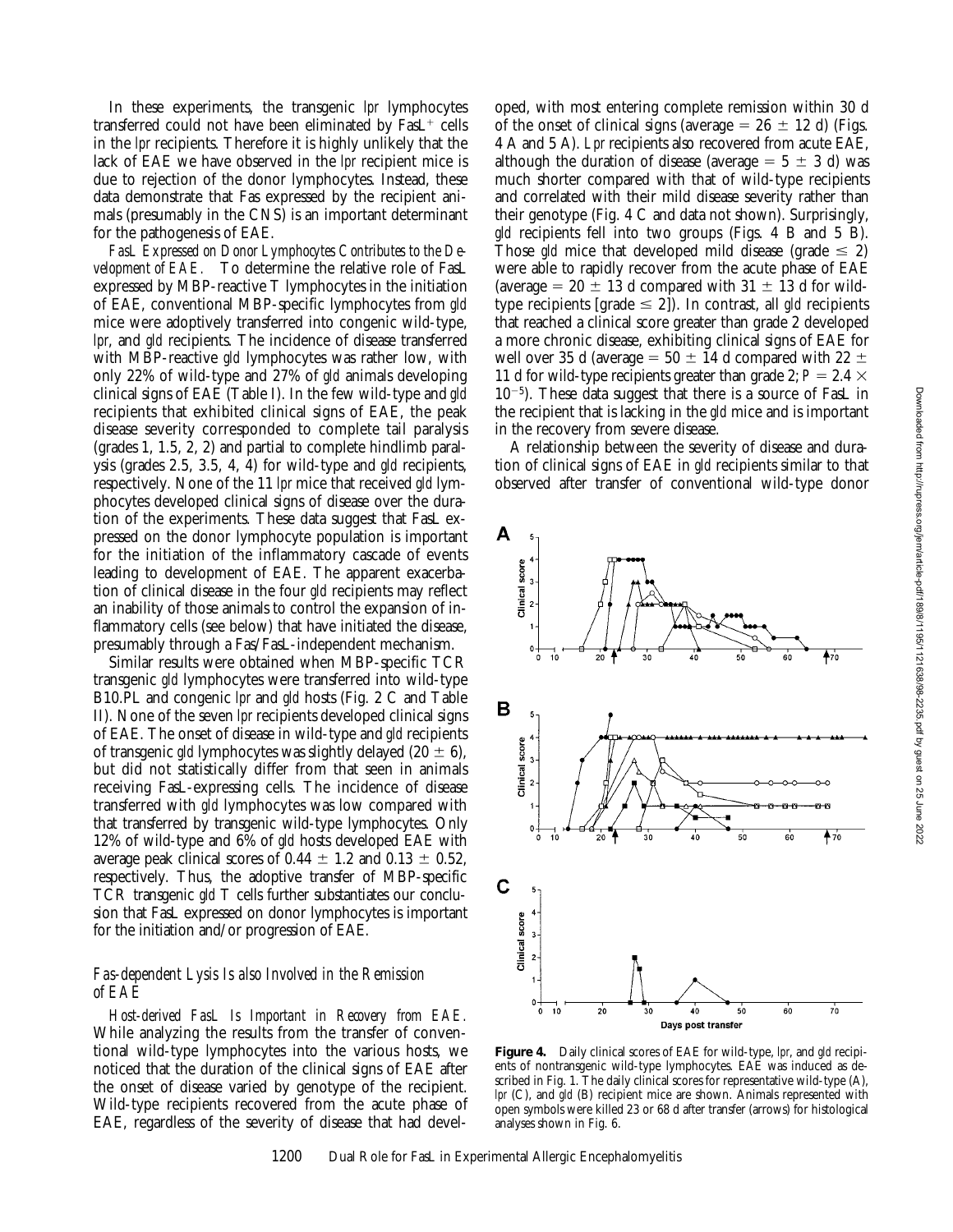

**Figure 5.** Duration of clinical signs of adoptively transferred EAE is prolonged in *gld* recipients. EAE was induced as described in Fig. 1. The duration of clinical signs of EAE after the onset of disease versus the peak clinical score for wild-type (A) and *gld* (B) recipients is shown. All *lpr* and 18 out of 21 wild-type recipients recovered from the acute phase of EAE before the termination of the experiments at 90 d after cell transfer. In contrast, 13 out of 21 *gld* recipients (62%) still exhibited clinical signs of EAE on day 90 ( $P = 0.00098$ ). Animals killed for histological analyses or

cells was also evident when disease was induced with TCR transgenic cells. 82% (9 out of 11) of the wild-type recipients of transgenic wild-type cells recovered from the acute phase of EAE within 15 d of the onset of clinical signs, with the remaining 2 animals entering complete remission within 20 d of clinical onset (average  $= 12 \pm 5$  d). In contrast, 57% (12 out of 21) of the *gld* recipients of wild-type transgenic cells, and all of those exceeding a clinical score of grade 2, exhibited clinical signs of EAE for  $>15$  d (average  $= 18$  d  $\pm 10$ ;  $P = 0.040$ ). Likewise, when TCR transgenic *lpr* cells were transferred, only 2 out of 8 wild-type recipients remained clinically affected for 15 d or more

(durations were 16 and 23 d). In contrast, 45% of *gld* recipients (5 out of 11) exhibited clinical signs of EAE for 15 d or more (durations were 15, 23, 30, 45, and 46 d, with the latter two still affected at termination of experiment 56 d after cell transfer). Thus, host-derived FasL can function in the regulation of ongoing disease, possibly by eliminating the infiltrating Fas<sup>+</sup>  $\overline{T}$  cells.

*Fas-dependent Death of T Lymphocytes May Be Involved in Recovery from EAE.* The experiments above indicated that severely affected *gld* recipients were unable to recover from the acute phase of EAE as well as their wild-type counterparts. In an attempt to understand the differences between acute and chronic disease, we decided to compare CNS lesions in wild-type and *gld* recipients of conventional wildtype lymphocytes at both early/acute (day 23 after cell transfer) and late/chronic (day 68 after cell transfer) stages of disease (Fig. 6). Comparable levels of inflammation (grade 4) were found in the lower spinal cords of a wild-type and *gld* recipient during the acute phase of disease (Fig. 6, A and B).



Figure 6. Infiltration of the CNS during acute and chronic stages of for ethical reasons were not included in these analyses.<br>  $F_{AB}$  is wild time and del heats. EAE was induced as determined in Fig. 1. EAE in wild-type and *gld* hosts. EAE was induced as described in Fig. 1. 23 (A, B, D–F) and 68 (C and G–I) d after cell transfer, wild-type (A, F, I) and *gld* (B–E, G, and H) animals were killed for histological and immunohistochemical analyses. (A–C) Anterior columns of lower spinal cord sections stained with toluidine blue. A, wild-type mouse 23 d after transfer; clinical score  $= 4$ , inflammation score  $= 4$ . B, *gld* mouse 23 d after transfer; clinical score = 4, inflammation score = 4. C, *gld* mouse 68 d after transfer; clinical score = 1, inflammation score = 2. (D and G) Lower spinal cord sections immunostained with anti-CD11b (macrophage/microglia marker; green). D, *gld* mouse 23 d after transfer; clinical score  $= 4$ . G, *gld* mouse 68 d after transfer; clinical score  $= 2$ . (E, F, H, and I) Lower spinal cord sections immunostained with anti-CD4 (green). E, gld mouse 23 d after transfer; clinical score  $=$  4. The region shown in E corresponds to that in D. F, wild-type mouse 23 d after transfer; clinical score  $= 4$ . H, *gld* mouse 68 d after transfer; clinical score  $= 2$ . The region shown in H corresponds to that in G. I, wild-type mouse 68 d after transfer; clinical score = 0. Original magnification: A–C, G, H, and I,  $\times$ 131; D, E, and F,  $\times 262$ .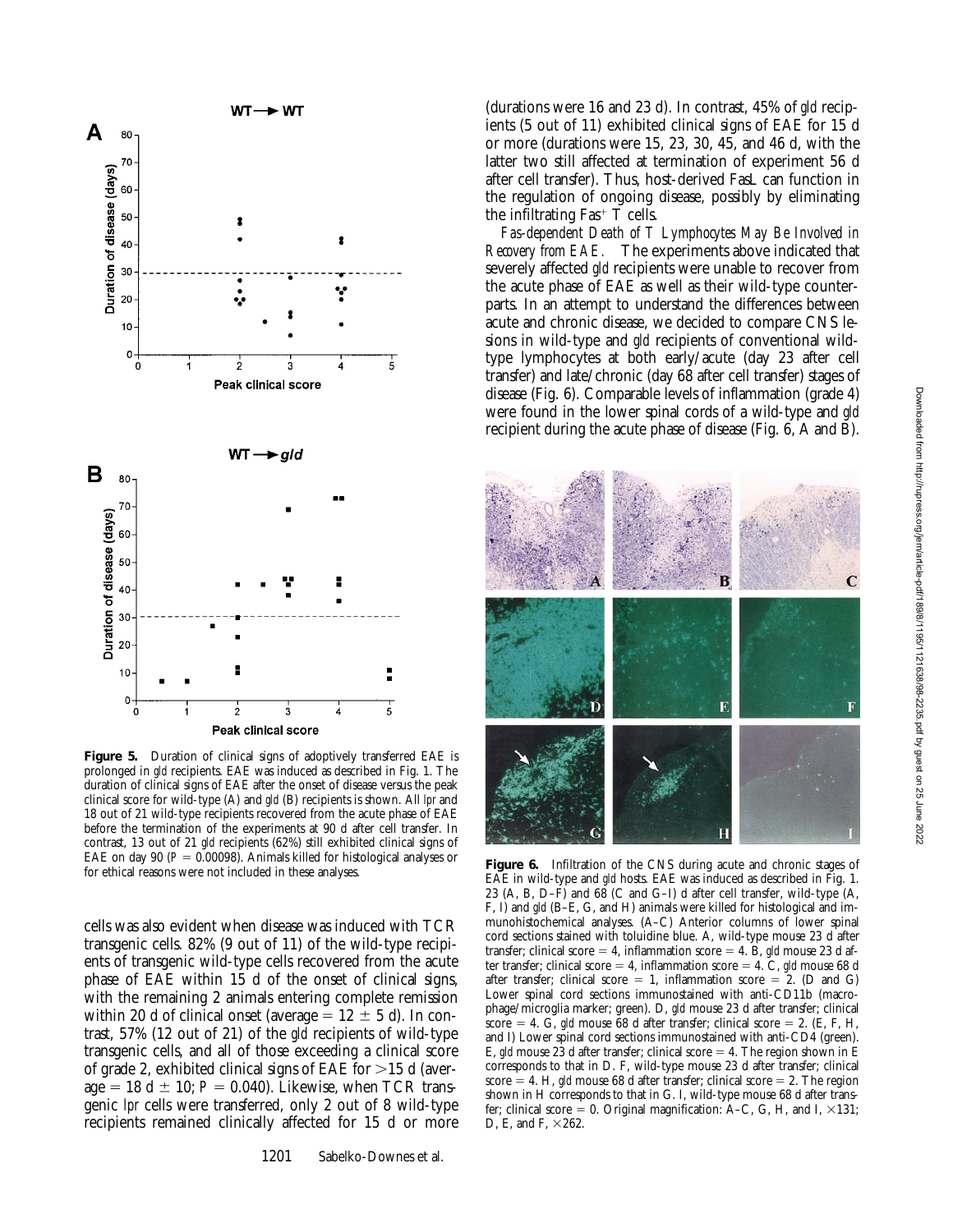The infiltrates were comprised primarily of  $CD11b<sup>+</sup>$  cells, many of which were also TUNEL positive (Fig. 6 D and data not shown). Roughly equal numbers of  $CD4^+$  cells were detected in inflammatory lesions from acutely affected wild-type and *gld* mice, with  $\sim$ 4% of them undergoing apoptotic cell death (i.e., TUNEL positive; Fig. 6, E and F, and data not shown). The only potential difference observed between wild-type and *gld* lesions at this stage of disease was a more diffuse infiltration, especially of  $CD4<sup>+</sup>$  cells, in the *gld* recipient (compare Fig. 6, A and F with B and E).

68 d after transfer, inflammation scores had diminished somewhat in the wild-type animals that had clinically recovered from EAE and in the *gld* recipients that still exhibited clinical signs of disease (wild-type, grade 1–2; *gld*, grade 1.5–2.5) (Fig. 6 C and data not shown). The degree of apoptotic cell death was greatly reduced in both wildtype and *gld* lesions compared with that seen at the acute stage of disease (data not shown). Wild-type lesions were comprised of fewer  $CD11b<sup>+</sup>$  cells that had a distribution similar to that observed in acute lesions (data not shown). A few, scattered  $CD4^+$  cells were also present in wild-type lesions (Fig.  $6$  I). In contrast, clusters or "nests" of  $CD4$ <sup>+</sup> cells were observed in many of the lesions in *gld* spinal cords (Fig. 6 H), and were often surrounded by  $CD11b^+$ cells (Fig. 6 G). The correlation between the presence of these T cell nests and recipient genotype was not absolute, in that  $CD4^+$  cell clusters were not found in all spinal cord sections from *gld* recipients and small nests were observed in some sections of wild-type spinal cord. However, there was a direct correlation between the severity (and possibly the duration) of chronic disease in affected recipient animals, regardless of their genotype, and the average number of  $CD4^+$  T cell nests (Table III). Taken in conjunction with results from our adoptive transfer experiments, we believe that the presence of many CD4<sup>+</sup> cells in *gld* recipients is indicative of an impaired ability of these FasL-deficient

animals to curtail expansion of activated,  $Fast+lymphocytes$ . A combined immunohistochemical and TUNEL analysis of actively induced EAE lesions from wild-type and *lpr* mice has also implicated a Fas-mediated lytic mechanism for the elimination of  $CD4^+$  and  $CD8^+$  T lymphocytes (Sabelko-Downes, K.A., A.H. Cross, and J.H. Russell, manuscript in preparation).

## **Discussion**

The data presented here provide conclusive evidence that a Fas-mediated lytic mechanism is involved in the pathogenesis of EAE, as FasL-deficient lymphocytes transfer attenuated disease, whereas the absence of Fas in recipient animals dramatically attenuated the development of clinical signs of EAE induced by encephalitogenic, FasLexpressing lymphocytes. The pathogenic, Fas-dependent lytic interaction presumably occurs between  $Fast<sup>+</sup>$  lymphocytes and Fas-expressing targets in the CNS. FasL-deficient *gld* lymphocytes could transfer EAE to some *gld* mice, and an *lpr* recipient did develop clinical disease. This, along with our previous study in which EAE was actively induced in some *lpr* and *gld* mice (11), demonstrates that although a Fas-dependent lytic mechanism is important, the pathogenesis of EAE is not solely dependent upon Fas.

The reported role for Fas in diabetes (22, 23) has recently been questioned, as the adoptive transfer of diabetogenic lymphocytes into NOD.*lpr* mice resulted in a partial rejection of the donor cell population (24). The authors suggested that an interaction between  $Fast<sup>+</sup>$  recipient cells and Fas<sup>+</sup> donor lymphocytes contributed to donor cell rejection by the NOD.*lpr* mice. We believe that this process only poses a potential problem when the *lpr* allele is present in animals whose genetic background predisposes them to develop accelerated lymphoproliferative and autoimmune disease. C57BL/6 and B10.PL mice do not fall into this

| Conventional Wild-type T Cells* |                        |                                    |                                                                                |                                                                    |  |  |
|---------------------------------|------------------------|------------------------------------|--------------------------------------------------------------------------------|--------------------------------------------------------------------|--|--|
| Recipient<br>genotype           | Peak clinical<br>score | Clinical score at<br>time of death | Duration of clinical signs<br>of EAE $(days)$ <sup><math>\ddagger</math></sup> | Mean number of nests per spinal<br>cord cross-section <sup>§</sup> |  |  |
| B <sub>10</sub> .PL             |                        |                                    | 19                                                                             |                                                                    |  |  |
| <b>B10.PL</b>                   | 2                      |                                    | 27                                                                             | $0.75 \pm 0.96$                                                    |  |  |
| gld                             | 4                      |                                    | 73                                                                             | $2.8 \pm 1.5$                                                      |  |  |
| gld                             |                        |                                    | 73                                                                             | $2.8 \pm 1.9$                                                      |  |  |
| gld                             | 4                      |                                    | $43\parallel$                                                                  | $1.6 \pm 2.1$                                                      |  |  |
| gld                             |                        |                                    | $43\parallel$                                                                  | $1 \pm 1.7$                                                        |  |  |

**Table III.** *Nests of CD4*1 *T Cells Are Predominantly Found in Spinal Cord Sections from Chronically Affected gld Recipients of* 

*gld* 2 0 30 30 0

\*EAE was induced as described in Fig. 1.

‡All animals were killed at 67 or 68 d after cell transfer, except *gld/gld* mice exhibiting clinical signs of disease for 73 d, which were killed at 94 d after cell transfer.

 $\frac{1}{2}$  Nests or clusters of  $>10$  immediately adjacent CD4<sup>+</sup> cells were counted in 4–5 representative lower spinal cord cross-sections per mouse. The average number of clusters per cross-section  $\pm$  SD is shown for each animal.

 $\mathbb I$ Animals were still sick at termination of experiment.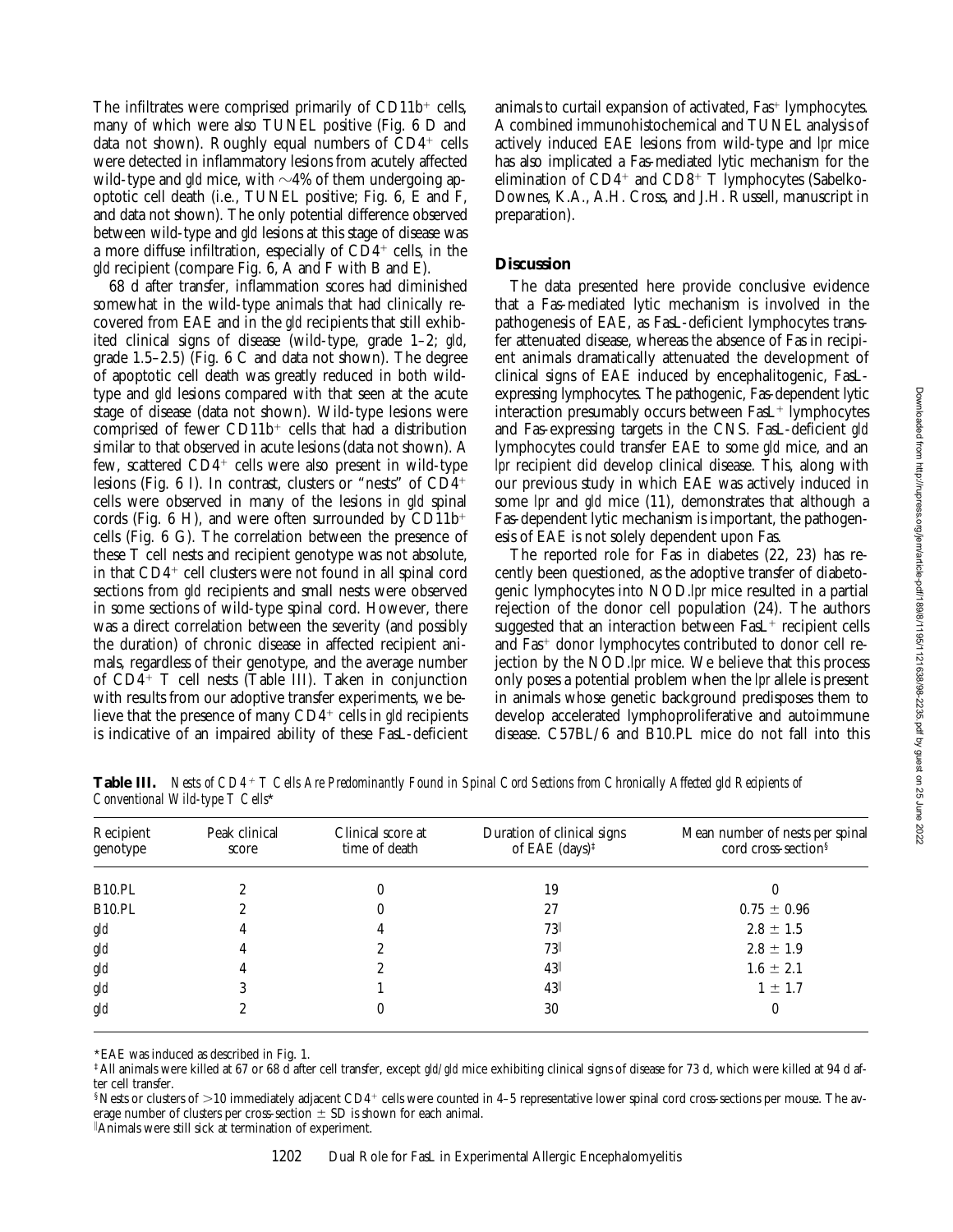category, as the severe lymphoproliferative disease associated with the *lpr* mutation does not develop until animals are  $\sim$ 12–16 wk old (Sabelko-Downes, K.A. and J.H. Russell, unpublished observation). B10.PL and congenic *lpr* and *gld* donor and recipient animals used in all of our experiments were 6–8 wk old at the time of transfer. Thus, donor lymphocytes were transferred into recipient mice at least 4–6 wk before the onset of severe lymphoproliferative disease. This issue was also addressed by the experiment in which we detected comparable levels of donor cells in the spleens of wildtype and *lpr* recipients 3 and 5 d after cell transfer (Fig. 3).

Two additional experiments substantiate a role for Fas in the pathogenesis of EAE. First, we (11) and others (12, 13) have previously observed a difference in the severity of actively induced EAE between young (6–8 wk old) wildtype and *lpr* mice on the B10.PL and C57BL/6 backgrounds, respectively. Furthermore, in our study we were able to transfer Fas-deficient lymphocytes into wild-type or *lpr* mice and again we found that the absence of Fas in the host mitigated the clinical signs of EAE (Fig. 2 B and Table II). In this transfer the donor *lpr* lymphocytes could not have been eliminated by FasL<sup>+</sup> cells in the *lpr* recipients. It is highly unlikely that the lack of EAE we have observed in *lpr* recipients results from rejection of the donor lymphocyte population. Thus, the data in this paper support our conclusion that a Fas-dependent mechanism is important for the pathogenesis of EAE.

Our adoptive transfer experiments have also revealed a role for a Fas-dependent lytic interaction in the recovery from disease, as most FasL-deficient *gld* recipients developed chronic EAE. This Fas-dependent regulatory mechanism apparently involves targets, and possibly effectors, that are distinct from those involved in the Fas-mediated lytic mechanism that helps to initiate EAE. The FasL-expressing effector cells are host-derived, and could be resident CNS cells or cells recruited into the CNS during inflammation, whereas the targets are likely to be activated,  $Fast+ lympho$ cytes infiltrating the CNS. Wild-type recipients of transgenic *lpr* lymphocytes did not develop prolonged signs of EAE. This suggests that a population of activated lymphocytes that are targets of Fas-mediated lysis during the recovery from EAE may be host-derived cells recruited into the CNS during the course of disease. In *gld* recipients, these Fas<sup>+</sup> host-derived cells and any donor *lpr* lymphocytes present in the CNS could help establish chronic EAE.

We have found that Fas-deficient  $CD4<sup>+</sup>$  lymphocytes were able to invade the CNS and that severe inflammation developed in the CNS of FasL-expressing wild-type hosts. This indicates that FasL does not provide a primary defense against infiltration of activated T cells (i.e., immune privilege). However, our adoptive transfer experiments suggest that once FasL is induced on cells recruited into or residing within the CNS by inflammation, it may function in a mechanism analogous to that invoked for immune privilege (25, 26) to limit the expansion of activated T cell populations in the CNS. In *gld* recipients, infiltration of the CNS does not induce functional FasL, and consequently lymphocytes can accumulate and continue to damage the

1203 Sabelko-Downes et al.

CNS. Although Fas-dependent T cell suicide could also occur, we were unable to ascertain the relative contribution of this autonomous lytic interaction to the elimination of the infiltrating T cell population from the experiments described here. Nevertheless, any potential treatment for MS designed to disrupt Fas-mediated lytic interactions must take into consideration this dual role for FasL in EAE.

This paper provides in vivo functional evidence implicating both donor lymphocytes and host-derived elements as  $Fast<sup>+</sup>$  effectors that contribute to the progression of EAE. It further suggests the host CNS is a major source of Fas-expressing targets. Although this study has not determined the specific cell types that serve as targets and effectors of Fas-mediated lytic interactions in EAE, we can speculate as to their identity. It is likely that oligodendrocytes are the  $Fast^+$  targets of myelin disruption in EAE, as they have been identified as Fas-expressing cells in MS lesions (6–8) and are able to express Fas and serve as lytic targets in vitro (6). FasL has been detected on glial cells (7), and in particular microglia (6, 8), in MS lesions, making these resident cells of the CNS candidate effectors of Fasdependent lysis. Macrophages recruited into the CNS during EAE are also potential effectors of Fas-mediated death.

In sum, these experiments have described both a novel pathogenic mechanism and a regulatory process of T cell– mediated autoimmune disease in the CNS, each mediated by an interaction between Fas and its ligand. We propose the following model to describe the dual role of Fas-dependent lytic interactions in the initiation of and recovery from EAE. After an initial stimulation, the activated and differentiated T cell enters the CNS, encounters its antigen presented by a resident APC (e.g., endothelial cells, microglia, astrocytes) and is activated for the second time. At this point, the Th1 cell can function as an effector and/or target of Fas-dependent lysis. The effector T cell also secretes proinflammatory cytokines, including IFN- $\gamma$  and LT/TNF- $\alpha$ , which can enhance expression of MHC molecules and promote cytokine/chemokine production by microglia and astrocytes (27–29). IFN- $\gamma$  and TNF- $\alpha$  can also induce expression of Fas (30–32) or FasL (33, 34) on various cell types. Consequently, they may contribute to the pathogenesis of EAE by augmenting expression of this lytic receptor on oligodendrocytes, for example, and/or by inducing expression of its ligand on microglia or astrocytes. Although the relative contributions of the effector cell populations is not clear, it is likely that FasL expressed by infiltrating lymphocytes plays a primary role in the initiation of disease, as it seems the FasL expressed on cells residing within or recruited into the CNS must be induced by products of the inflammatory cascade. However, upon induction, FasL expressed on cells present in the CNS may function in the pathogenic process, and certainly becomes a major participant in the recovery from EAE. The balance achieved between the Fas-mediated death of CNS cell targets, which would enhance the progression of EAE, and the Fas-dependent death of infiltrating T cells, which would contribute to remission of disease, will in part determine the clinical manifestations of EAE.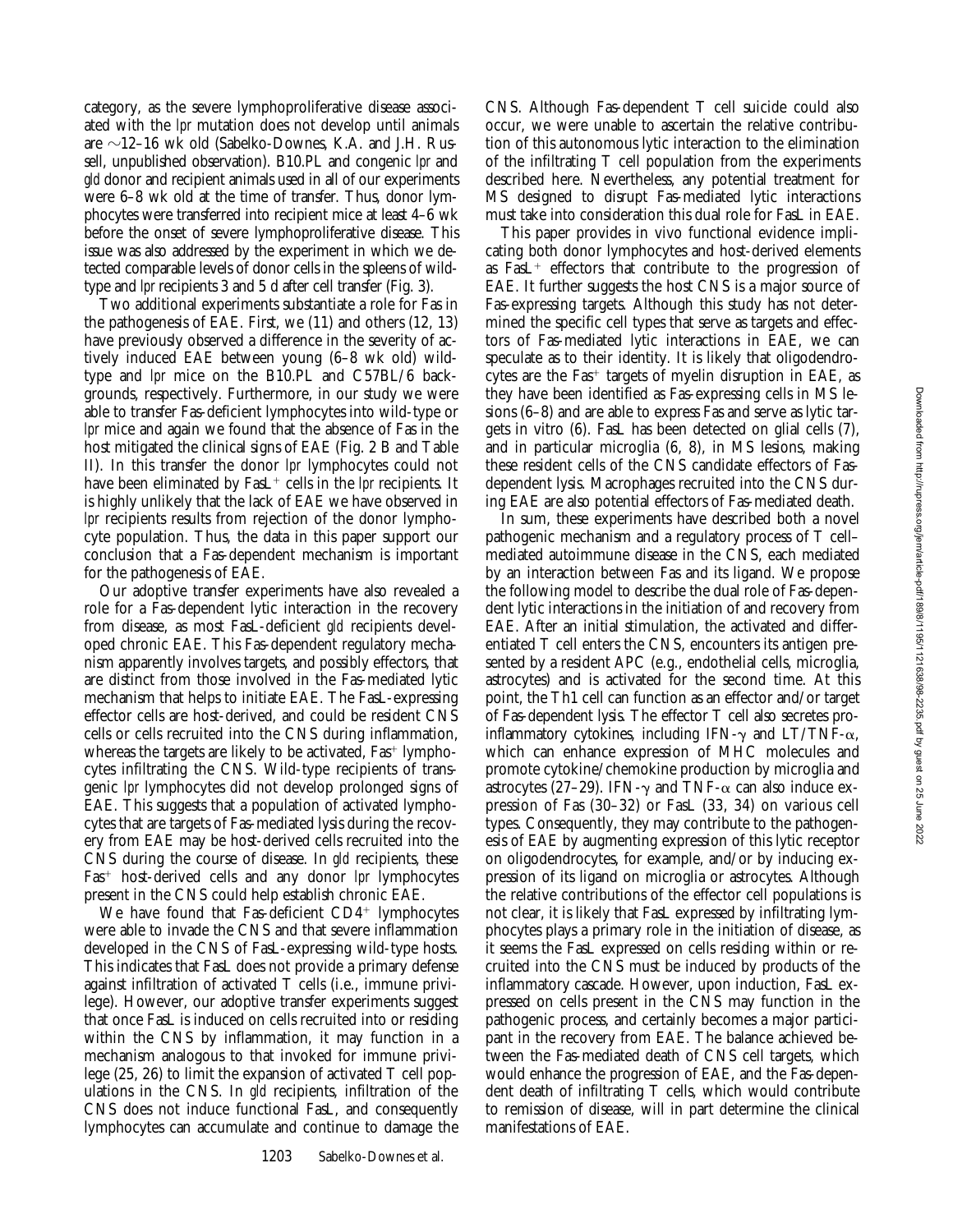The authors are grateful to Brian Rush for technical assistance with the adoptive transfer experiments and Manuel San for technical assistance with the histological analysis.

This work was supported in part by grants from the MS Society (RG2835) and the National Cancer Institute (CA28533).

Address correspondence to John H. Russell, Department of Molecular Biology and Pharmacology, 660 S. Euclid Ave., St. Louis, MO, 63110 USA. Phone: 314-362-2558; Fax: 314-362-7058; E-mail: jrussell @pharmsun.wustl.edu.us

*Received for publication 21 December 1998 and in revised form 12 February 1999.*

### **References**

- 1. Panitch, H.S., and D.E. McFarlin. 1977. Experimental allergic encephalomyelitis: enhancement of cell-mediated transfer by concanavalin A. *J. Immunol*. 119:1134–1137.
- 2. Mokhtarian, F., D.E. McFarlin, and C.S. Raine. 1984. Adoptive transfer of myelin basic protein-sensitized T cells produces chronic relapsing demyelinating disease in mice. *Nature*. 309:356–358.
- 3. Ando, D.G., J. Clayton, D. Kono, J.L. Urban, and E.E. Sercarz. 1989. Encephalitogenic T cells in the B10.PL model of experimental allergic encephalomyelitis (EAE) are of the Th-1 lymphokine subtype. *Cell. Immunol*. 124:132–143.
- 4. Baron, J.L., J.A. Madri, N.H. Ruddle, G. Hashim, and C.A. Janeway, Jr. 1993. Surface expression of  $\alpha$ 4 integrin by CD4 T cells is required for their entry into brain parenchyma. *J. Exp. Med*. 177:57–68.
- 5. Nagata, S., and P. Golstein. 1995. The Fas death factor. *Science.* 267:1449–1456.
- 6. D'souza, S.D., B. Bonetti, V. Balasingam, N.R. Cashman, P.A. Barker, A.B. Troutt, C.S. Raine, and J.P. Antel. 1996. Multiple sclerosis: Fas signaling in oligodendrocyte cell death. *J. Exp. Med.* 184:2361–2370.
- 7. Dowling, P., G. Shang, S. Raval, J. Menonna, S. Cook, and W. Husar. 1996. Involvement of the CD95 (APO-1/Fas) receptor/ligand system in multiple sclerosis brain. *J. Exp. Med.* 184:1513–1518.
- 8. Bonetti, B., and C.S. Raine. 1997. Multiple sclerosis: oligodendrocytes display cell death-related molecules in situ but do not undergo apoptosis. *Ann. Neurol*. 42:74–84.
- 9. Pelfrey, C.M., L.R. Tranquill, S.A. Boehme, H.F. McFarland, and M.J. Lenardo. 1995. Two mechanisms of antigenspecific apoptosis of myelin basic protein (MBP)-specific T lymphocytes derived from multiple sclerosis patients and normal individuals. *J. Immunol.* 154:6191–6202.
- 10. Ichikawa, H., K. Ota, and M. Iwata. 1996. Increased Fas antigen on T cells in multiple sclerosis. *J. Neuroimmunol*. 71: 125–129.
- 11. Sabelko, K.A., K.A. Kelly, M.H. Nahm, A.H. Cross, and J.H. Russell. 1997. Fas and Fas ligand enhance the pathogenesis of experimental allergic encephalomyelitis, but are not essential for immune privilege in the central nervous system. *J. Immunol.* 159:3096–3099.
- 12. Waldner, H., R.A. Sobel, E. Howard, and V.K. Kuchroo. 1997. Fas- and FasL-deficient mice are resistant to induction of autoimmune encephalomyelitis. *J. Immunol.* 159:3100– 3103.
- 13. Malipiero, U., K. Frei, K.S. Spanaus, C. Agresti, H. Lassmann, M. Hahne, J. Tschopp, H.P. Eugster, and A. Fontana.

1997. Myelin oligodendrocyte glycoprotein-induced autoimmune encephalomyelitis is chronic/relapsing in perforin knockout mice, but monophasic in Fas- and Fas ligand-deficient lpr and gld mice. *Eur. J. Immunol.* 27:3151–3160.

- 14. Swanborg, R.H., J.E. Swierkosz, and R.G. Saieg. 1974. Studies on the species-variability of experimental allergic encephalomyelitis in guinea pigs and rats. *J. Immunol*. 112: 594–600.
- 15. Staats, J. 1979. Mouse and rat. *In* Inbred and Genetically Defined Strains of Laboratory Animals, Part 1. P.L. Altman and D.D. Katz, editors. FASEB, Bethesda, MD. 21–29.
- 16. Festing, M.F.W. 1992. Origins and characteristics of inbred strains of mice, 14th listing. *Mouse Genome*. 90:231–252.
- 17. Pearson, C.I., W. van Ewijk, and H.O. McDevitt. 1997. Induction of apoptosis and T helper 2 (Th2) responses correlates with peptide affinity for the major histocompatibility complex in self-reactive T cell receptor transgenic mice. *J. Exp. Med*. 185:583–599.
- 18. Selmaj, K., C.S. Raine, and A.H. Cross. 1991. Anti-tumor necrosis factor therapy abrogates autoimmune demyelination. *Ann. Neurol*. 30:694–700.
- 19. Moore, G.R., U. Traugott, M. Farooq, W.T. Norton, and C.S. Raine. 1984. Experimental autoimmune encephalomyelitis. Augmentation of demyelination by different myelin lipids. *Lab. Invest*. 51:416–424.
- 20. Gavrieli, Y., Y. Sherman, and S.A. Ben-Sasson. 1992. Identification of programmed cell death in situ via specific labeling of nuclear DNA fragmentation. *J. Cell Biol*. 119:493–501.
- 21. Chu, J.L., P. Ramos, A. Rosendorff, J. Nikolic-Zugic, E. Lacy, A. Matsuzawa, and K.B. Elkon. 1995. Massive upregulation of the Fas ligand in lpr and gld mice: implications for Fas regulation and the graft-versus-host disease-like wasting syndrome. *J. Exp. Med*. 181:393–398.
- 22. Chervonsky, A.V., Y. Wang, F.S. Wong, I. Visintin, R.A. Flavell, C.A. Janeway, Jr., and L.A. Matis. 1997. The role of Fas in autoimmune diabetes. *Cell.* 89:17–24.
- 23. Itoh, N., A. Imagawa, T. Hanafusa, M. Waguri, K. Yamamoto, H. Iwahashi, M. Moriwaki, H. Nakajima, J. Miyagawa, M. Namba, et al. 1997. Requirement of Fas for the development of autoimmune diabetes in nonobese diabetic mice. *J. Exp. Med*. 186:613–618.
- 24. Allison, J., and A. Strasser. 1998. Mechanisms of cell death in diabetes: a minor role for CD95. *Proc. Natl. Acad. Sci. USA.* 95:13818–13822.
- 25. Bellgrau, D., D. Gold, H. Selawry, J. Moore, A. Franzusoff, and R.C. Duke. 1995. A role for CD95 ligand in preventing graft rejection. *Nature.* 377:630–632.